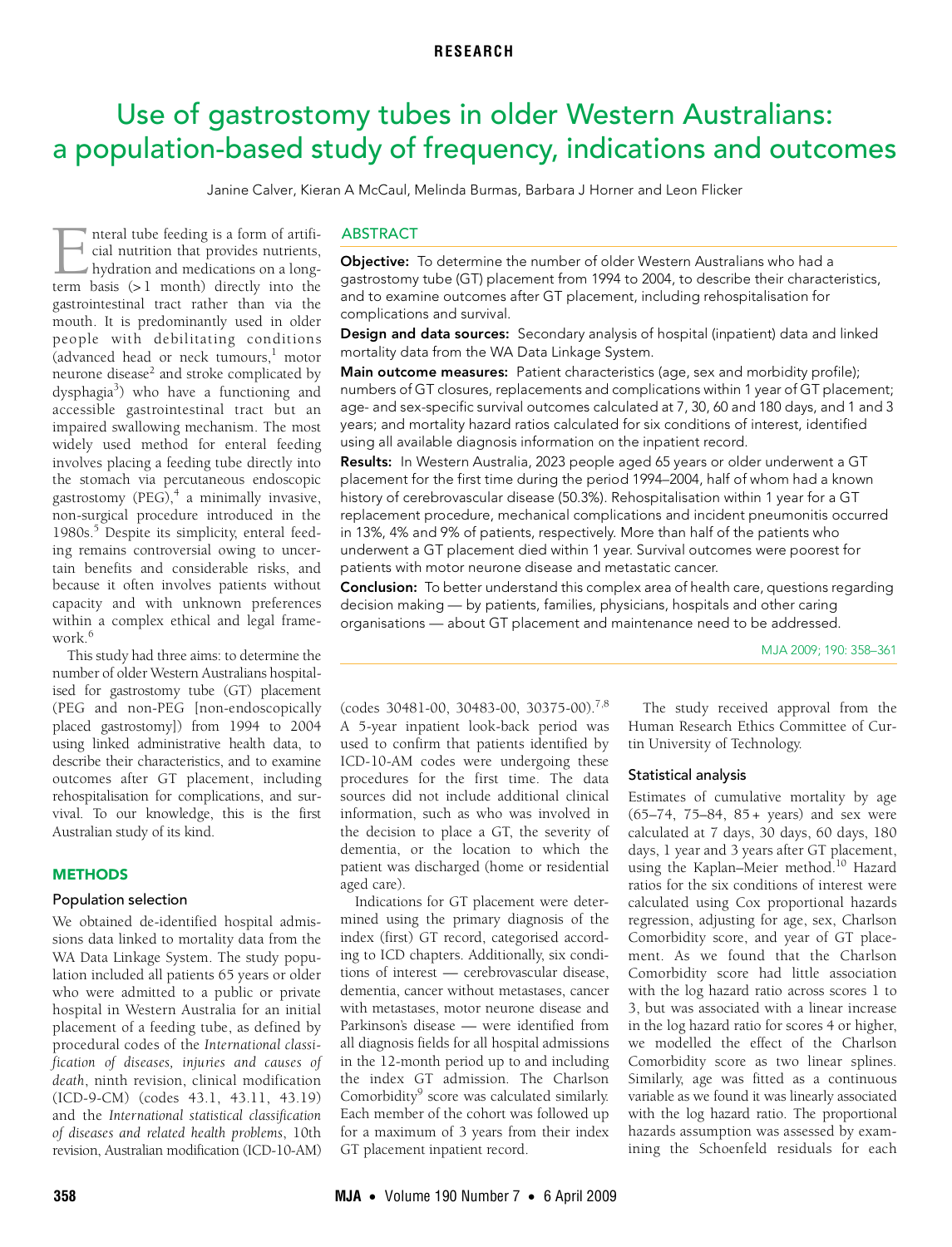## **RESEARCH**

## 1 Characteristics of older patients who underwent gastrostomy tube placement, Western Australia, 1994–2004

Men ( $n = 1103$ ) Women ( $n = 920$ )

| Age (years)                |             |             |
|----------------------------|-------------|-------------|
| $65 - 69$                  | 187 (17.0%) | 128 (13.9%) |
| $70 - 74$                  | 284 (25.7%) | 166 (18.0%) |
| 75-79                      | 258 (23.4%) | 191 (20.8%) |
| $80 - 84$                  | 203 (18.4%) | 215 (23.4%) |
| $85 +$                     | 171 (15.5%) | 220 (23.9%) |
| Year                       |             |             |
| 1994                       | 51 (4.6%)   | 32 (3.5%)   |
| 1995                       | 70 (6.3%)   | 35 (3.8%)   |
| 1996                       | 77 (7.0%)   | 73 (7.9%)   |
| 1997                       | 78 (7.1%)   | 81 (8.8%)   |
| 1998                       | 109 (9.9%)  | 112 (12.2%) |
| 1999                       | 135 (12.2%) | 117 (12.7%) |
| 2000                       | 152 (13.8%) | 106 (11.5%) |
| 2001                       | 101 (9.2%)  | 91 (9.9%)   |
| 2002                       | 100 (9.1%)  | 73 (7.9%)   |
| 2003                       | 113 (10.2%) | 94 (10.2%)  |
| 2004                       | 117 (10.6%) | 106 (11.5%) |
| Charlson Comorbidity score |             |             |
| 0                          | 190 (17.2%) | 150 (16.3%) |
| 1                          | 181 (16.4%) | 187 (20.3%) |
| 2                          | 155 (14.1%) | 117 (12.7%) |
| 3                          | 220 (19.9%) | 222 (24.1%) |
| 4                          | 145 (13.1%) | 124 (13.5%) |
| $5+$                       | 212 (19.2%) | 120 (13.0%) |

covariate. Data were analysed using Stata release 10 (StataCorp, College Station, Tex, USA).

#### RESULTS

In WA, 2023 people aged 65 years or older underwent a GT placement for the first time between 1994 and 2004 (Box 1). Men tended to have their first GT placement at a younger age (median, 76.5 years; interquartile range [IQR], 71.5–82.3 years) than women (median, 79.3 years; IQR, 73.2– 84.8 years). The number of initial GT placement procedures performed each year varied. In 1994, 83 were performed; in 1999, the annual number of procedures had increased to 252; and the number then declined by about a third to 173 in 2002.

## Patients' medical conditions

Based on the primary diagnosis on the index GT record, the category of diseases of the

circulatory system was the most common indication for GT placement  $(n=622)$ , 30.7%), which predominantly involved cerebrovascular disease (*n* =570, 28.2%). This was followed by symptoms, signs and illdefined conditions  $(n=337, 16.7%)$  that predominantly involved dysphagia and pneumonitis, then neoplasms (with and without metastases; *n* =269, 13.3%), and then diseases of the nervous system  $(n = 166, 8.2\%)$ . The remaining 629 people (31.1%) had other indicator conditions (ie, primary diagnoses).

On review of hospital admissions in the 12 months before the index admission, more than half of GT recipients (50.3%) had a known history of cerebrovascular disease. Other medical conditions identified are listed in Box 2. In people with dementia at the time of GT placement (11.2%), almost half also had cerebrovascular disease (47.6%) and 14.1% had Parkinson's disease. Malnutrition at the time of the index admission was rare (1.7%).

# Gastrostomy closure, and GT replacements and complications

Gastrostomy closure within a year of GT placement was rare  $(n=11, 0.5\%)$ . During this period, 259 patients were hospitalised for GT replacement (12.8%), 74 for mechanical complication of a gastrointestinal prosthetic device (3.7%) and 177 for pneumonitis due to food and vomit (8.7%).

### Mortality outcomes after GT placement

Mortality after GT placement was substantial. At 30 days, 16.6% of recipients had died (95% CI, 15.1%–18.3%), and the proportion of patients who had died increased to 26.3% by 60 days (95% CI, 24.4%–28.3%), 54.2% by 1 year (95% CI, 52.1%–56.4%), and 74.1% (95% CI, 72.1%–75.9%) by 3 years. Median survival was 53.3 weeks for women (95% CI, 45.1–63.4) and 34 weeks for men (95% CI, 29.1–40.3). The survival advantage of women compared with men was evident across all age groups (Box 3).

The risk of mortality varied among the six conditions of interest (Box 4), after adjusting for age, sex, other comorbidities (using the Charlson Comorbidity score) and year of GT placement. The risk of mortality was 81% higher in patients with motor neurone disease than those with other conditions. In cancer patients, the mortality risk was increased by 37% among those without metastases, and by 53% among those with metastases. The risk in patients with cerebrovascular disease was 13% lower than in other patients. In patients with dementia,

## 2 Medical conditions of older patients who underwent gastrostomy tube placement, Western Australia, 1994–2004\*

#### Medical condition

| Cerebrovascular disease                            | 1017 (50.3%)     |
|----------------------------------------------------|------------------|
| Paraplegia or hemiplegia                           | 720 (35.6%)      |
| Any malignancy, including<br>leukaemia or lymphoma | 345 (17.1%)      |
| Dementia                                           | 227 (11.2%)      |
| Diabetes without<br>complications                  | 214 (10.6%)      |
| Chronic pulmonary disease                          | 205 (10.1%)      |
| Congestive cardiac failure                         | 204 (10.1%)      |
| Peptic ulcer disease                               | 150 (7.4%)       |
| Motor neurone disease                              | 147 (7.3%)       |
| Metastatic solid tumour                            | 143 (7.1%)       |
| Peripheral vascular disease                        | 107 (5.3%)       |
| Parkinson's disease                                | 105 (5.2%)       |
| Myocardial infarction                              | 81 (4.0%)        |
| Renal disease                                      | 78 (3.9%)        |
| Diabetes with<br>complications                     | 62 (3.1%)        |
| Connective tissue and<br>rheumatological disease   | 31 (1.5%)        |
| Mild liver disease                                 | 16 (0.8%)        |
| Multiple sclerosis                                 | 10 (0.5%)        |
| Moderate or severe liver<br>disease                | $< 10 (< 0.5\%)$ |
| <b>HIV/AIDS</b>                                    | $< 10 (< 0.5\%)$ |
| Huntington's disease                               | < 10 (< 0.5%)    |

\* Data represent 2023 patients; multiple conditions are possible; and patient numbers fewer than 10 have been suppressed to preserve confidentiality.

the risk was 15% higher than in other patients, but the confidence interval around this estimate is wide, hence chance alone might account for this result. The risk in patients with Parkinson's disease was not different to the risk in other patients. Overall, the mortality risk in women was 19% lower than in men, and each year of age was associated with a 4% increase in mortality risk. Even though the number of procedures performed during each year of the study varied considerably (Box 1), calendar year was not associated to any large degree with mortality risk. For Charlson Comorbidity scores below 4, there was no association between score and mortality risk, but for scores of 4 or more, each unit increase in the score was associated with a 4% increase in mortality risk.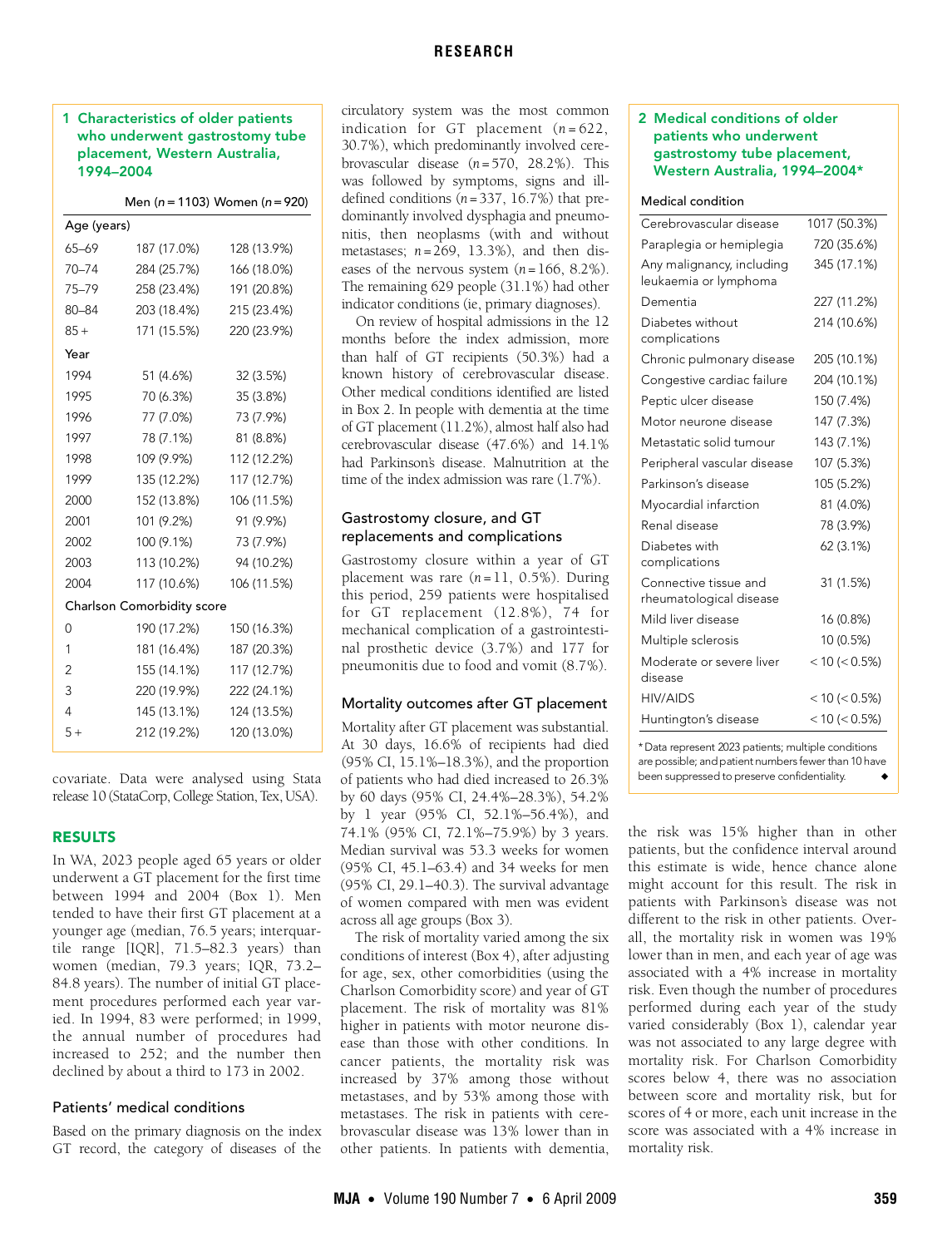## 3 Cumulative mortality of older men and women by age, after gastrostomy tube (GT) placement, Western Australia, 1994–2004





## **DISCUSSION**

Despite substantial variation in the numbers of index GT placement procedures performed each year in WA during the period 1994–2004, there was no evidence of a secular change in mortality. The variation was not an artefact of changes to the ICD coding of GTs, or a result of any initiatives introduced by the WA Department of Health. It is possible that the dramatic increase in GT placement procedures that occurred during the period 1997–1999 coincided with the introduction of the *Aged Care Act 1997* (Cwlth), which was associated with an exhaustive accreditation process and little direction about the best practice for a palliative approach in residential aged care facilities.

The decline in GT placements thereafter may be associated with publications such as the third edition of the *Medical care of older persons in residential aged care facilities*[11](#page-3-11) (published in 1999), which promoted explicit discussion and planning of end-of-life decisions with residents.

Recipients of GTs were typically older than 75 years, characterised by a diagnosis of cerebrovascular disease, neurodegenerative disease (such as motor neurone disease and Parkinson's disease) or cancer, with multiple additional chronic comorbidities — commonly including diabetes, chronic pulmonary disease, and paraplegia or hemiplegia. Few patients in our cohort were recorded as malnourished at the time of GT placement, suggesting that enteral feeding started before malnutrition was evident.

The prevalence of medical conditions differed markedly depending on whether estimates were derived from the primary diagnosis reported on the inpatient record for the index GT placement only, or also used additional data from co-diagnosis fields and a 12-month retrospective period. We argue that, using Australian inpatient data, the latter represents a superior approach, which results in greater diseasespecific case ascertainment (eg, 28% v 50% for cerebrovascular disease). Our prevalence estimates for cerebrovascular disease and neurodegenerative disorders were considerably lower than those reported from a United States community-based study (28% v 40% and 8% v 35%, respectively),  $^{12}$  perhaps reflecting the different settings. Alternatively, these data may represent real differences in GT usage between WA and the US.

Mortality during the 12 months after GT placement was substantial. Our results are broadly comparable with pooled international mortality estimates, except for a noticeably lower 1-year mortality estimate in our study (54% v  $62\%$ ).<sup>13</sup> The reason for this difference is unclear. It might be explained by differences in the clinical features of the populations studied — for example, higher prevalence of neurodegenerative disorders overseas, and differences in disease duration or age of disease onset. It may also imply that Western Australian clinicians are more selective in the use of GTs.

The explanation for international differences is likely to be multifactorial, particularly as feeding tube practice is influenced by a range of complex legal, professional and ethical factors that are external to the

4 Mortality risk for older patients after gastrostomy tube placement associated with six conditions of interest, Western Australia, 1994–2004 (*n* = 2023)

Hazard ratio

|                                   | Hazaru ratio<br>(95% CI) |
|-----------------------------------|--------------------------|
| Medical condition                 |                          |
| Cerebrovascular<br>disease        | $0.87(0.75 - 1.02)$      |
| Dementia                          | 1.15 (0.98–1.36)         |
| Cancer without<br>metastases      | 1.37 (1.13–1.65)         |
| Cancer with metastases            | 1.53 (1.07–2.20)         |
| Motor neurone disease             | 1.81 (1.49-2.19)         |
| Parkinson's disease               | $0.95(0.76 - 1.20)$      |
| Sex (female)                      | 0.81 (0.73-0.90)         |
| Age (years)                       | 1.04 (1.03-1.05)         |
| Calendar year                     | $0.99(0.98 - 1.01)$      |
| Charlson Comorbidity<br>score 1–3 | $0.99(0.93 - 1.06)$      |
| Charlson Comorbidity<br>score 4 + | 1.04 (1.00-1.08)         |

patient's clinical features. These include caregiver convenience, differences in referral patterns, financial incentives, organisational factors (size, location, staffing), ethnicity and other demographic characteristics.<sup>12[,14](#page-3-14)[-16](#page-3-15)</sup> Uncertainty among physicians about the indications for GT placement<sup>17</sup> and regulatory concerns, particularly about being sanctioned for "starvation" or "mistreatment", may also promote international variation, including the use of feeding tubes in a manner that is inconsistent with medical advice.[18](#page-3-17)

Few studies have examined mortality beyond the first  $12$  months,<sup>19</sup> and we found that one in four GT recipients lived for up to 3 years. We found no evidence to support poorer survival after GT placement in older people with dementia, which is consistent with previously published data.<sup>16</sup> Older people with cerebrovascular disease had significantly better survival in the 3 years after GT placement compared with all other GT recipients. In contrast, the survival of older people with metastatic cancer or motor neurone disease was substantially poorer. These findings show that enteral feeding may serve different purposes depending on the clinical features of the patient.<sup>[4](#page-3-3)</sup>

GT-related complications were not uncommon. Rehospitalisation within 1 year for a GT replacement procedure, mechanical